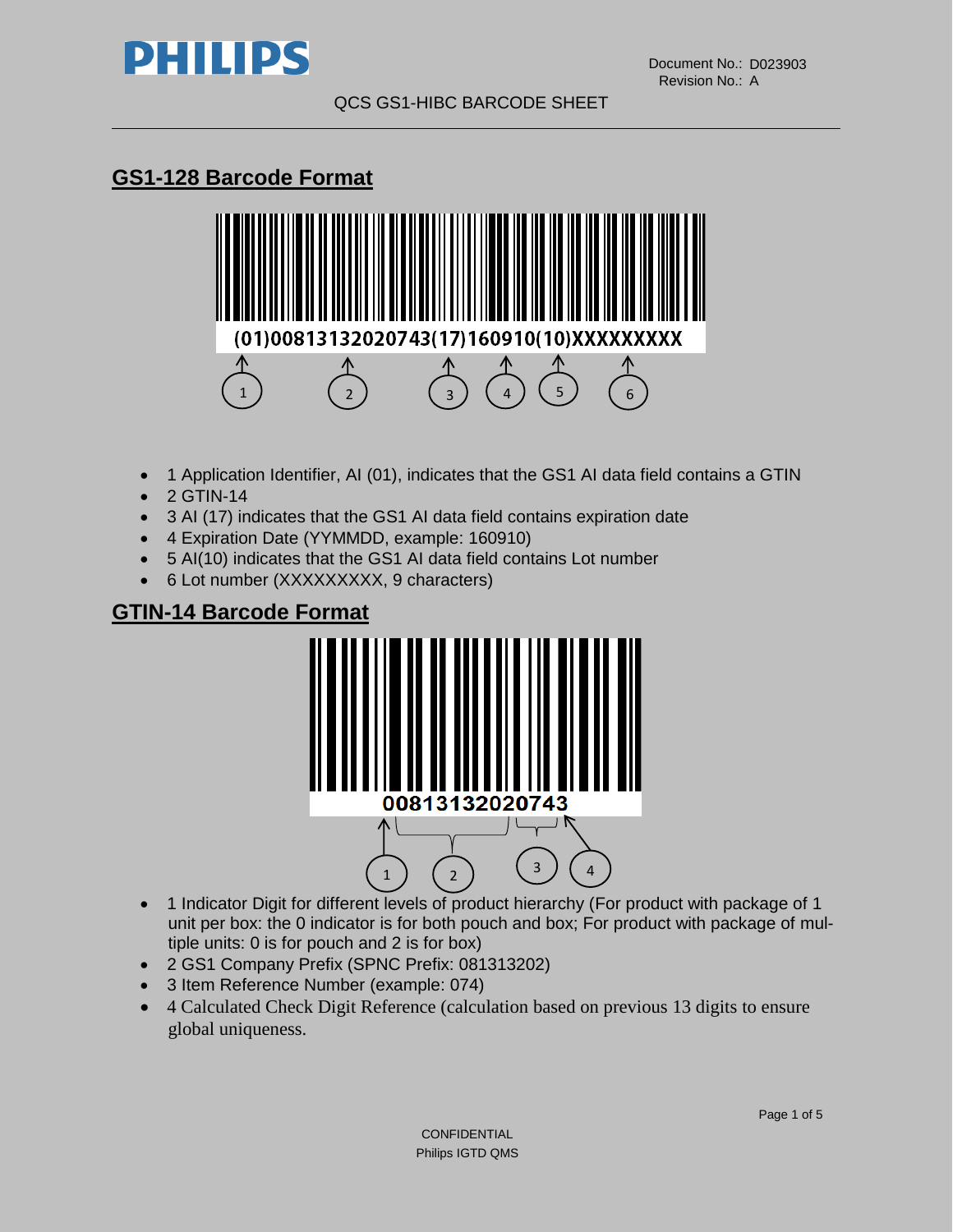

|         |                                                                         | <b>GTIN Portion of the GS1 Barcode</b> | <b>GTIN Portion of the GS1 Barcode</b> |
|---------|-------------------------------------------------------------------------|----------------------------------------|----------------------------------------|
|         | <b>Configuration</b><br>Model #<br><b>GTIN-14 BOX BARCODE (Updated)</b> |                                        | <b>GTIN-14 BOX BARCODE (Previous)</b>  |
| 518-077 | 0.035" X 65cm                                                           | 20813132021461                         | N/A                                    |
| 518-079 | 0.035" X 90cm                                                           |                                        | N/A                                    |
| 518-081 | 0.035" X 135cm                                                          | 20813132021676                         | N/A                                    |
| 518-083 | 0.035" X 150cm                                                          | 20813132021690                         | N/A                                    |
| 518-085 | 0.014" X 135cm                                                          | 20813132021713                         | N/A                                    |
| 518-087 | 0.014" X 150cm                                                          | 20813132021737                         | N/A                                    |
| 518-089 | 0.014" X 90cm                                                           | 20813132021751                         | N/A                                    |
| 518-091 | 0.018" X 135cm                                                          | 20813132021775                         | N/A                                    |
| 518-093 | 0.018" X 150cm                                                          | 20813132021799                         | N/A                                    |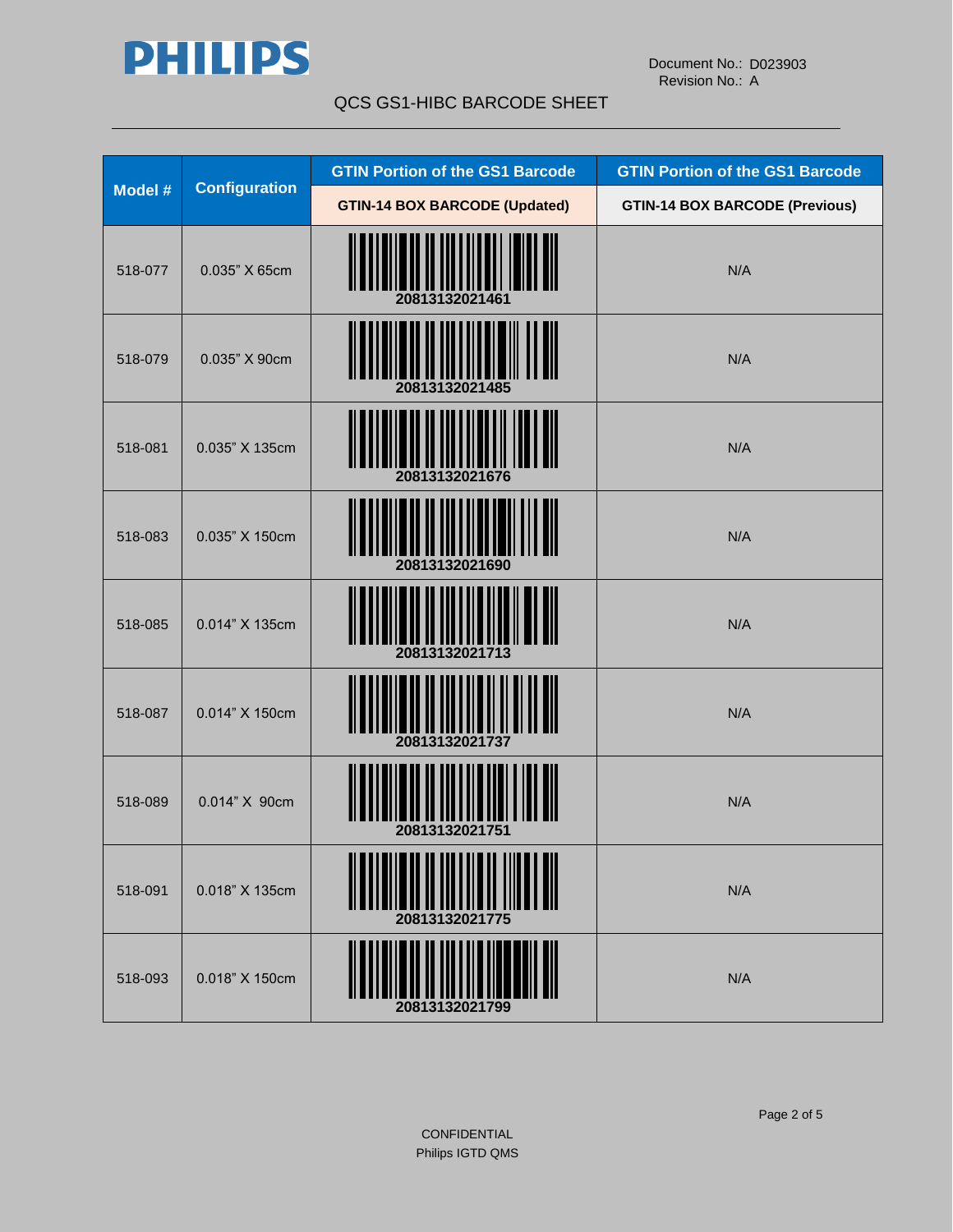

|           | <b>Configuration</b> | <b>GTIN Portion of the GS1 Barcode</b> |  |
|-----------|----------------------|----------------------------------------|--|
| Model #   |                      | <b>GTIN-14 BOX BARCODE</b>             |  |
| 518-077-B | 0.035" X 65cm        | ║<br>20813132029566                    |  |
| 518-079-B | 0.035" X 90cm        | 20813132029573                         |  |
| 518-081-B | 0.035" X 135cm       | 20813132029580                         |  |
| 518-083-B | 0.035" X 150cm       | 20813132029597                         |  |
| 518-085-B | 0.014" X 135cm       | 20813132029511                         |  |
| 518-087-B | 0.014" X 150cm       | 20813132029528                         |  |
| 518-089-B | 0.014" X 90cm        | 20813132029535                         |  |
| 518-091-B | 0.018" X 135cm       | 20813132029542                         |  |
| 518-093-B | 0.018" X 150cm       | 20813132029559                         |  |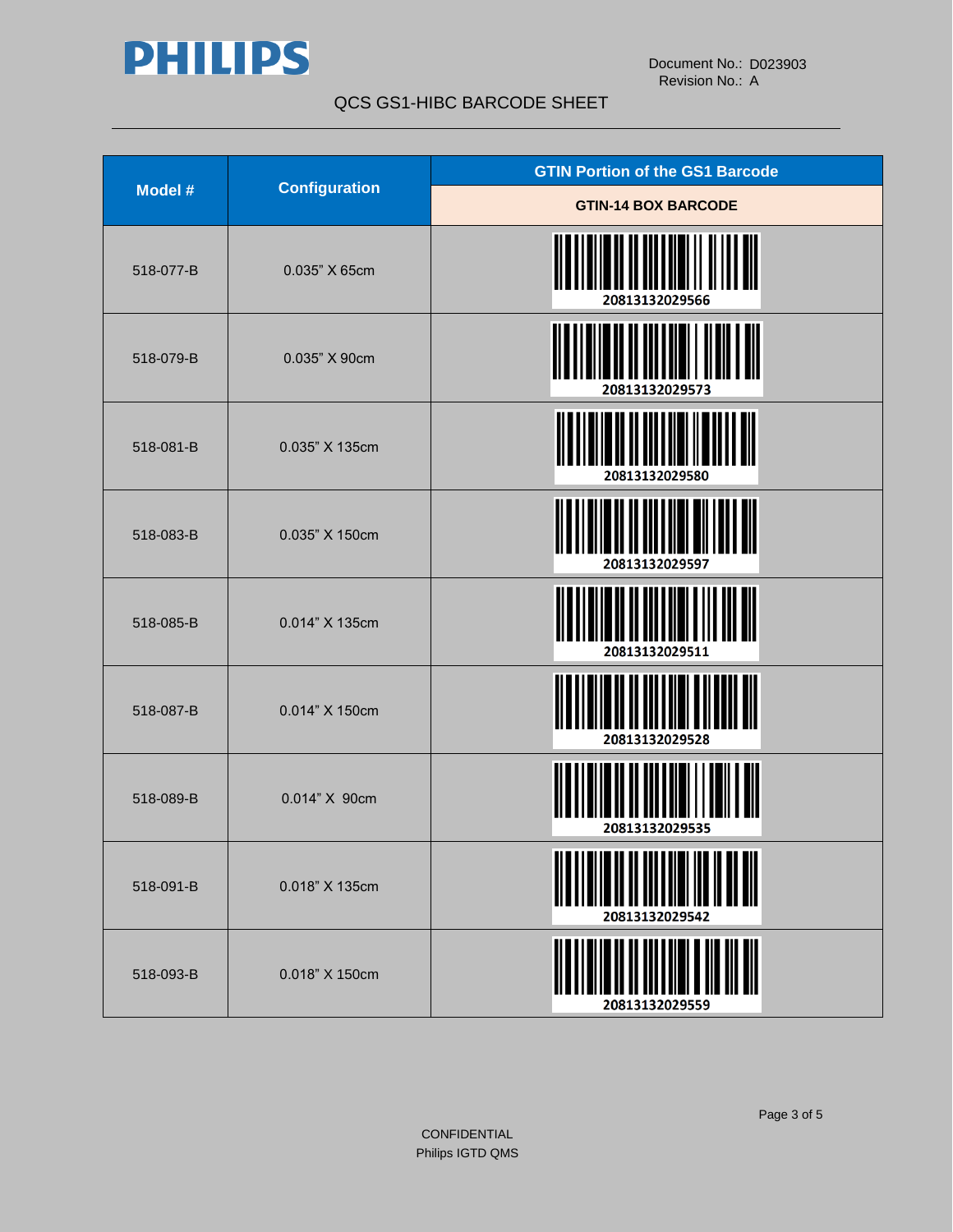

| Model # | <b>Configuration</b> | <b>GTIN Portion of the GS1 Barcode</b>          | <b>GTIN Portion of the GS1 Barcode</b>  |
|---------|----------------------|-------------------------------------------------|-----------------------------------------|
|         |                      | <b>GTIN-14 POUCH BARCODE (Updated)</b>          | <b>GTIN-14 POUCH BARCODE (Previous)</b> |
| 518-077 | 0.035" X 65cm        | 00813132021467                                  | N/A                                     |
| 518-079 | 0.035" X 90cm        |                                                 | N/A                                     |
| 518-081 | 0.035" X 135cm       | 00813132021672                                  | N/A                                     |
| 518-083 | 0.035" X 150cm       | 00813132021696                                  | N/A                                     |
| 518-085 | 0.014" X 135cm       | 00813132021719                                  | N/A                                     |
| 518-087 | 0.014" X 150cm       | 00813132021733                                  | N/A                                     |
| 518-089 | 0.014" X 90cm        | 00813132021757                                  | N/A                                     |
| 518-091 | 0.018" X 135cm       | ,,,,,,,,,,,,,,,,,,,,,,,,,,,,,<br>00813132021771 | N/A                                     |
| 518-093 | 0.018" X 150cm       |                                                 | N/A                                     |